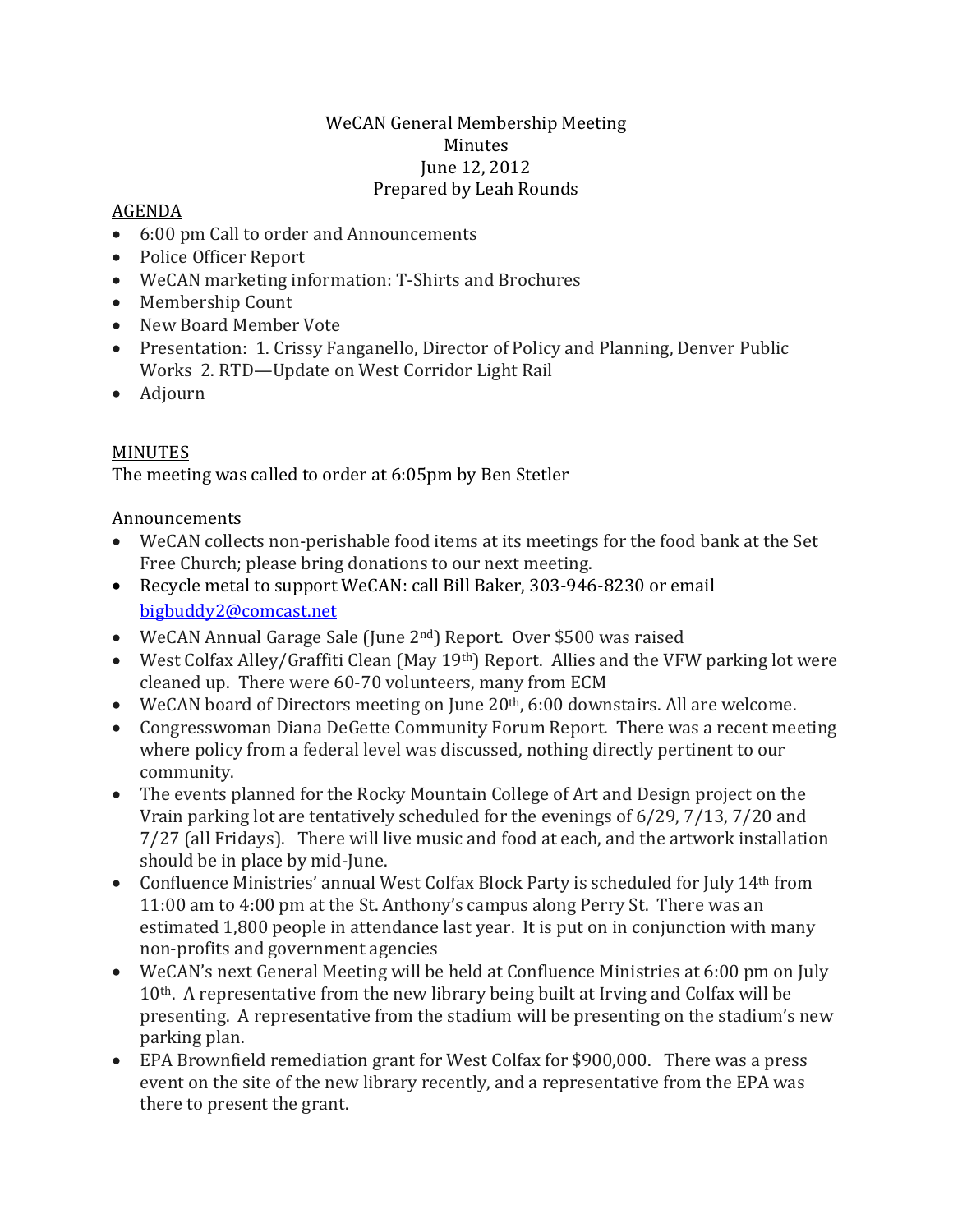Denver Police Officer Jay Wittenberg

- Jay passed out the crime statistics comparing April 2011 to April 2012. Overall, there has been an increase of 8.3% in crime over the same period last year. This is the first increase in this neighborhood for the year.
- Reported burglaries increased from 4 to 11 over the same period last year. Best way to prevent this is with burglary prevention. If leaving your house for even five minutes be sure to lock house, shut curtains, etc. Also, keeping lights on in front and back at night, or installing motion detector lights. Criminals are likely to take the least path of resistance
- If something seems out of place call DPD or Jay on his cell 720-641-0294. If it is a crime in process call 911. Recently a neighbor called in on juveniles tagging and they were caught and arrested.
- Thefts from motor vehicles were down from 12 to 6 and auto theft increased from 1 to 7 over the same period last year.
- The District 1 Facebook Page is still up and running
- There was a recent incident of an elderly woman being targeted in District 2. They posed as an electrician and took her into the backyard to show her some electricity lines; meanwhile they were robbing her house. Reminder that if you are not expecting anyone, don't answer the door. Be vigilant, don't open the door, don't go out on the porch, ask them to present their ID, and if they don't call 911.
- Fireworks are illegal in Denver. Call DPD is you see anyone setting them off, there is a \$1000 fine.
- Paint to cover up graffiti is available at the District 1 station (1311 W. 46<sup>th</sup> Ave.), or call 311 and the city will do it. The Cop Shop that is soon to open on Colfax and Yates will have paint as well.

Commander Hazen was recently promoted. There won't be much of a noticeable change in operations, but Hazen has progressive ideas and wants to work on increasing community involvement.

- Hazen's work is judged weekly on the crime data. The information made to the public is generally a few months behind because the cases need to be processed through the system.
- There are two SCAT teams in District 1. One is specifically for narcotics and it has been very successful. It recently took down a bar that had been a problem the past 30 years.
- To gain access to the Facebook page, search "Denver Police District One." On the page you will see crime data information, photos, etc.
- District 1 has an overall decrease of 6.1% in crime year-to-date. Hazen credited this to neighbors being vigilant.

New Member Drawing – gift certificate for entrance to Lake Steam Baths

Confluence Ministries, a non-denominational organization, is going on its annual mission trip to Juarez, Mexico. They are taking donations of children's clothes to take with them. A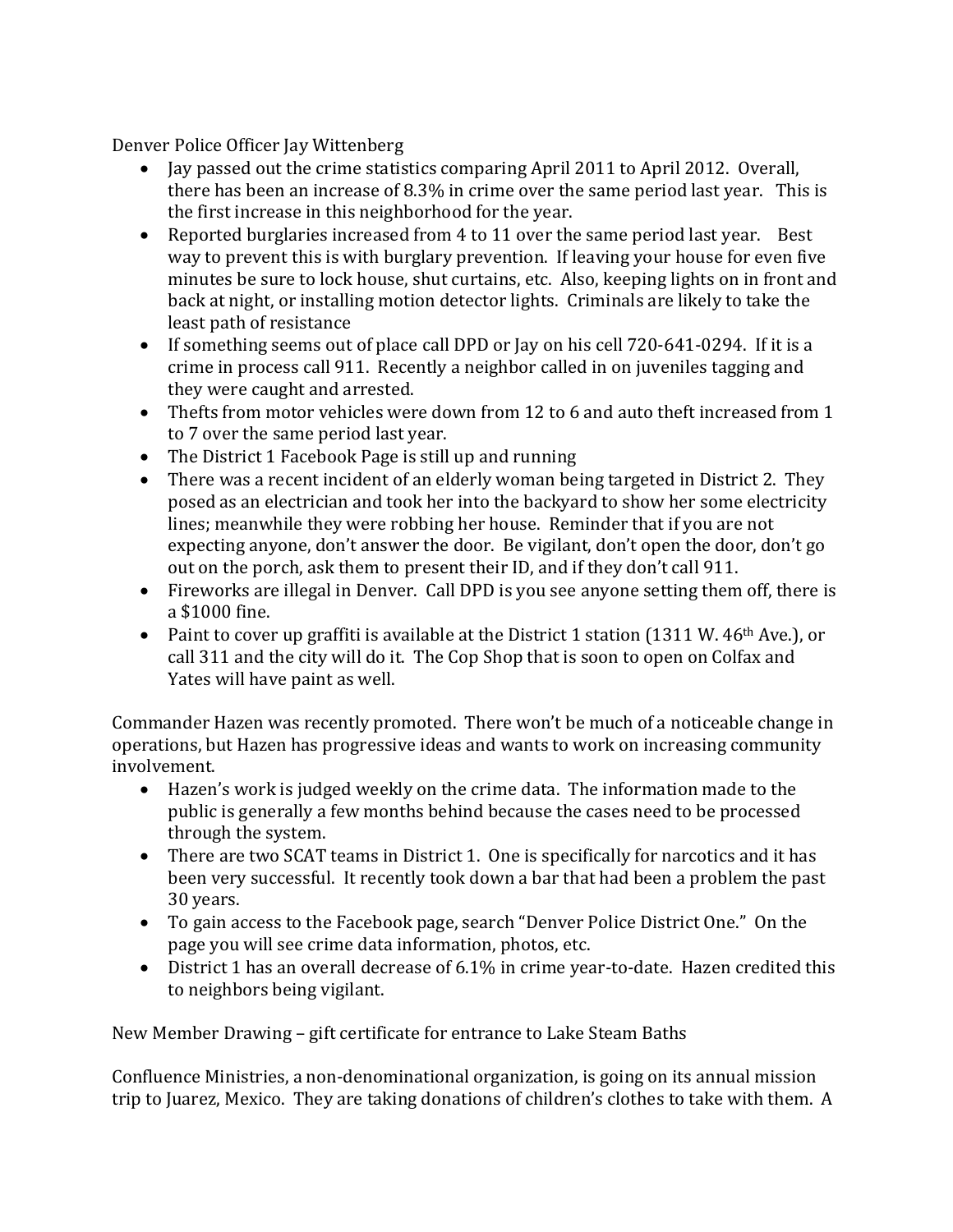bin will be put out Wednesday, June  $13<sup>th</sup>$  for collection at Confluence Ministries. A reminder was given to start looking out for street sweeping days as well.

Jefferson Park United Neighbors is sponsoring their inaugural "Music at Jefferson Park" concert on Sunday, June 24th from 5:00 pm until 7:30 pm. All are welcome to attend. This is a Better Block organization and is promoting the "living streets" program.

Jordan from Susan Shepherd's office

- Reminder of Susan's Office hours. She holds them four hours a month at various locations around the neighborhood and would like to meet with more people
- Email Jordan [\(Jordan.Trainor@denvergov.org\)](mailto:Jordan.Trainor@denvergov.org) with any concerns or problems in the neighborhood. A few concerns were raised at the meeting: the used car lots parking cars on side streets, driving fast down side streets, loud motorcycles setting off car alarms. The fastest response to these problems is to contact DPD or 311. Contacting parking enforcements will likely result in a quicker response.

WeCAN marketing information: T-Shirts and brochures and membership count. Membership now stands at 312. The more members the more powerful voice WeCAN will have.

New Board Member Vote – Jean voted in unanimously as a Member-at-large of the WeCAN Board

RTD update on West Corridor Light Rail

- Expect to open Friday, April 26, 2013
- Civil contractor expected to be complete with the stations by August 2012
- Systems contractor expected to be complete with wires, power station, communications, signals, etc. by December 2012
- Putting up the last 2 stations and parking structures at Wadsworth and Sheridan. Sheridan station will break ground June 29, 2012. It will have an 800 space parking structure. Construction is expected to go through March, 2013
- Beginning in March 2013 RTD will be testing and training for 2 months, and will run test schedules during the final month before opening
- The few weeks before the April 2013 opening RTD will be doing tours, and on opening day there will be an opening ceremony with free rides
- Light rail trains will run about every 5 min in rush hour, 15 min during the day, and 30 min from 10pm-2am
- Fare zones If you ride in the first 2 zones fare will remain the same as a local bus fare, riding further into zones will increase fare price
- There will be school safety programs in September 2012
- More information rtd-fastracks.com

Carol McClenna introduced Emily, the City's Bike Manager, from Denver Public Works to discuss the planning and policy process in the city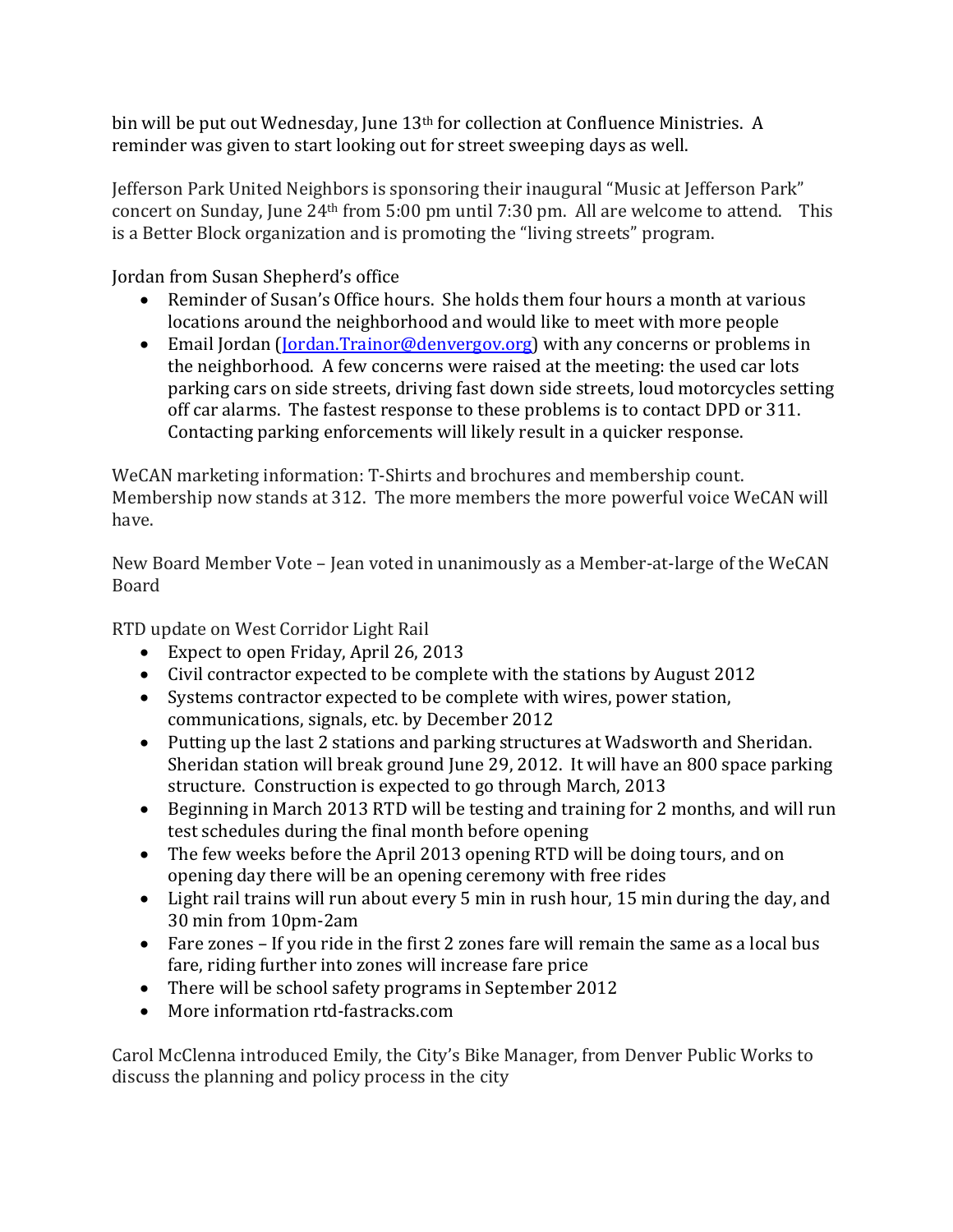- There is a set of 10 people working in the transportation unit that set the vision for the department and to help facilitate conversations about transportation
- The policy basis for the city in the 2000 Denver Comprehensive Plan, a plan that legally has to be in place. There was a 2002 Update to include transportation and land use, called Blue Print Denver. Green Print Denver added the "living streets" initiative in 2008 and the Strategic Parking Plan in 2010. These models help to promote livability, sustainability, and health (such as how transportation modes affect air quality)
- City's building components include transportation infrastructure, underground infrastructure (plumbing, etc), recreational infrastructure, and land-use infrastructure. Many more city departments are a part of these and have to work with CDOT, RTD, etc.
- To bring new transportation projects to the city (such as better bike access, better access to local businesses, etc) takes a lot of money. The Public Works budget is at \$70 million, but the majority of it is spent on maintenance and operations (to ensure efficiency and getting the most "bang for the buck"). The small capital budget that is available is shared with the many departments
- When focusing solely on transportation (with Denver projected to grow), one challenge is increased traffic congestion due to the influx of more people. There is a shift towards providing more modes of transportation. A third of the population doesn't drive, so there is a need to provide more choices on mobility.
- The Strategic Transit Plan is changing its approach to a "person trips" model, to include bikes, busses, etc. There is a need to use the current road space in a more efficient and effective, multi-modal way (examples of this include Fast Tracks, enhancing bus service, Denver Moves initiative), but also to promote behavior changes to use different modes that are visible and inviting. The goal is to have 80% of transportation following the Green and Blue Prints initiatives
- Implementation of operational projects takes short-term and long-term steps. These include things like integrating more bike and pedestrian access, working with street maintenance, and changing signal timing downtown
- Capital projects cost a lot more money (like the Federal Blvd. bridge construction and ongoing work on South Broadway). There is a range of costs for capital projects (a bike/ped bridge cost \$3-12 million, curbs and gutters are \$15-30 per foot, and street scaping is \$250k-1 million per block-face). The 2013 budget is \$70 million, with most of it going to payments, maintenance, and committed projects. That leaves \$4-6 million for new projects. Always looking for outside funding through Federal grants, State money, bonds, and public/private partnerships
- Contact Public Works for information on ongoing projects; contact local councilperson of WeCAN to see which department would be most helpful in answering questions about a project. Call 311 for potholes or any maintenance services.
- Current happening and concerns for the Transportation department Staff is out taking parking counts to compare to the parking at the future light rail stations. Currently working on getting better baseline data. Denver Parks and Rec recently redid their plan to set bike speed limits at 15mph, but there is still a need to get